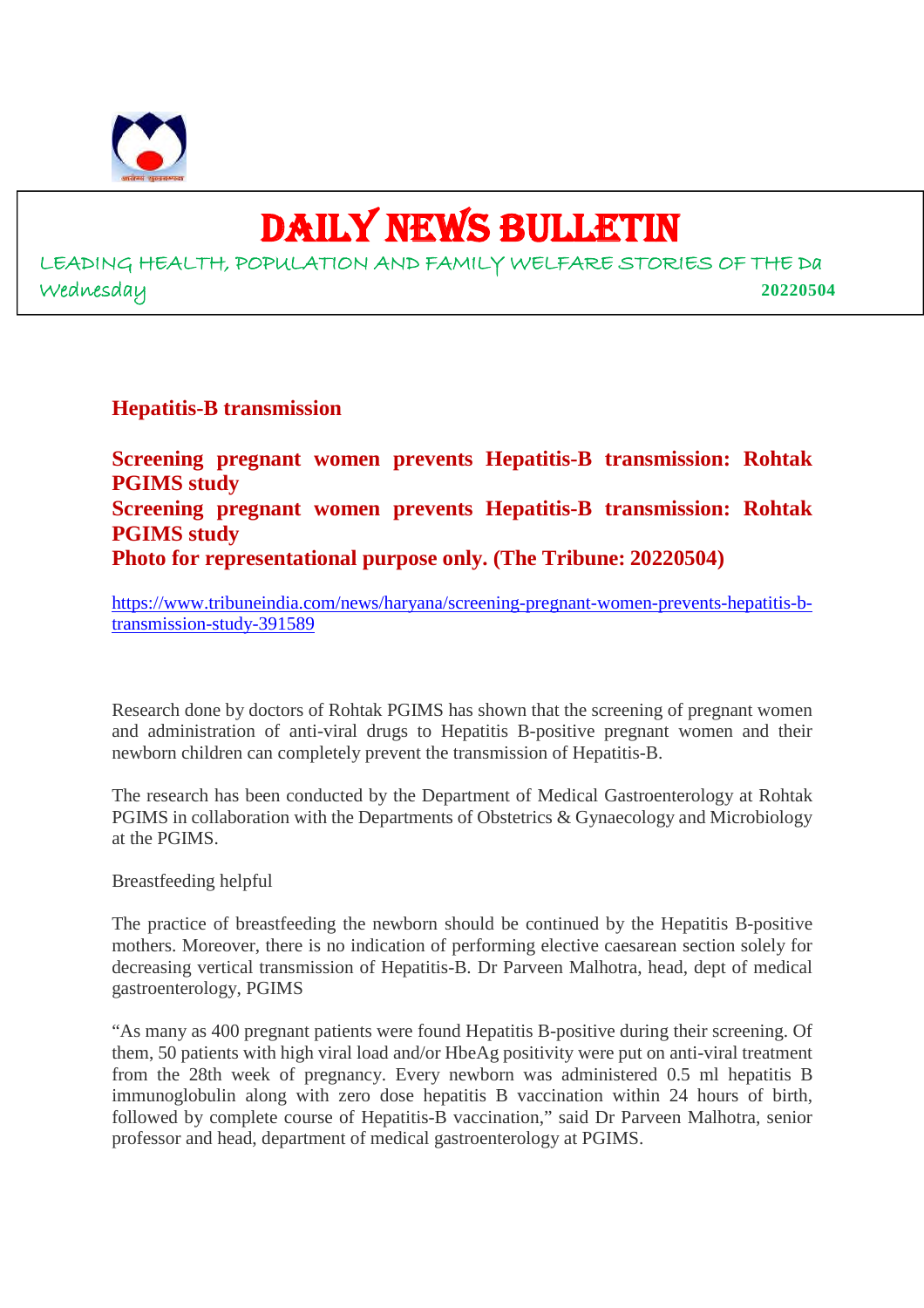As per the guidelines, vertical transmission is confirmed if a child of a Hepatitis B-positive mother is detected to be HbsAg or HBV DNA positive at one year of age.

"Till date, as many as 100 newborns have attained one year of age, and all of them have been found to be HbsAg negative, indicating zero per cent vertical transmission," said Dr Malhotra.

Significantly, all newborns were breastfed. There were no detrimental effects of Hepatitis-B virus or anti-viral treatment on the pregnant women as well as the newborns.

Most pregnant patients belonged to rural areas, were in the age-group of 20-30 years and predominantly delivered at government hospitals.

"The initial results of this research are very encouraging and underline the need of taking the aforesaid steps in all Hepatitis B-positive pregnant patients for preventing vertical transmission so as to decrease the total burden of this deadly disease," said Dr Malhotra, who is also the in charge of the Model Treatment Centre at the PGIMS.

The research also reaffirms that the practice of breastfeeding the newborn should be continued by the Hepatitis B-positive mothers.

"Moreover, there is no indication of performing elective caesarean section solely for decreasing vertical transmission of Hepatitis-B," the doctor added.

# **Generic cancer drug**

# **Aurobindo Pharma gets USFDA nod for generic cancer drug Bortezomib Bortezomib for injection is indicated for treatment of adult patients with cancer of plasma cells and cancer of lymph nodes (The Tribune: 20220504)**

https://www.tribuneindia.com/news/health/aurobindo-pharma-gets-usfda-nod-for-genericcancer-drug-bortezomib-391471

Aurobindo Pharma on Tuesday said its wholly-owned arm Eugia Pharma Specialties Limited has received final approval from the US health regulator to manufacture and market its generic version of Bortezomib for injection used to treat certain types of cancer.

The approval by the US Food and Drug Administration (USFDA) is for single-dose vial of Bortezomib for injection of strength 3.5 miligram per vial, Aurobindo Pharma said in a regulatory filing.

The product being launched immediately is the generic version of reference listed drug Velcade of Takeda Pharmaceuticals USA Inc.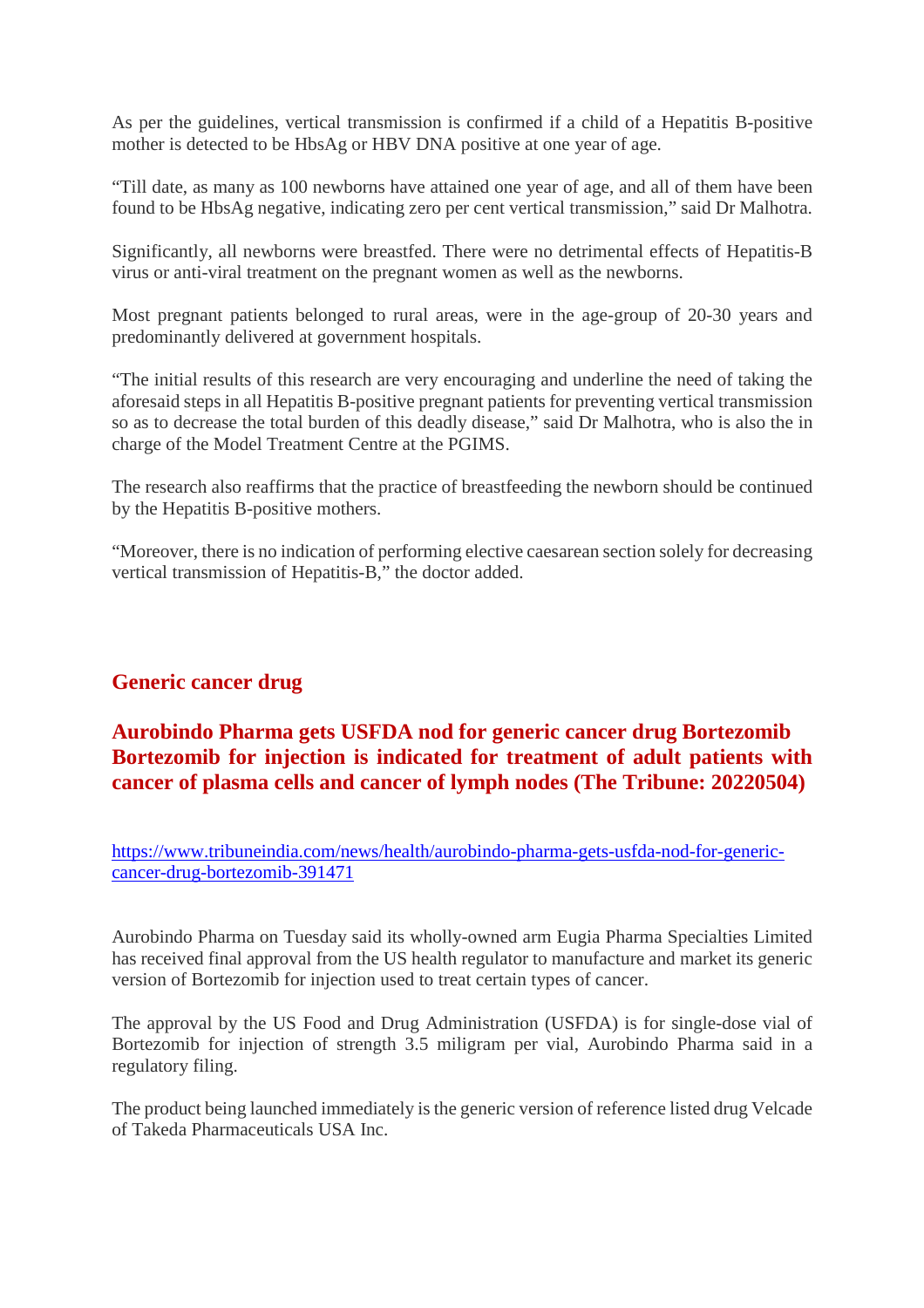Bortezomib for injection is indicated for the treatment of adult patients with multiple myeloma (cancer of plasma cells) and is also used to treat adult patients with mantle cell lymphoma (cancer of lymph nodes), the company said.

The approved product has a market size of USD 1.172 billion for the 12 months ended March 2022, the company said citing IQVIA data.

#### **Molecule**

**IIT-Mandi team discovers molecule that can be used for treatment of diabetes**

**Diabetes is associated with insufficient insulin release by beta cells of pancreas in response to blood glucose levels (The Tribune: 20220504)**

https://www.tribuneindia.com/news/health/iit-mandi-team-discovers-molecule-that-can-beused-for-treatment-of-diabetes-391177

IIT-Mandi team discovers molecule that can be used for treatment of diabetes Photo for representational purpose only. File

Researchers at the Indian Institute of Technology (IIT) in Mandi have identified a drug molecule which triggers the release of insulin by pancreas and can potentially be used as an orally administered medicine for diabetes.

According to the research team, the molecule is called PK2 and the findings of the research have been published in the Journal of Biological Chemistry.

"Current drugs such as exenatide and liraglutide used for diabetes are administered as injections, and they are costly and unstable after administration. We seek to find simpler drugs that are stable, cheap, and effective against both Type 1 and Type 2 diabetes," said Prosenjit Mondal, Associate Professor, School of Basic Sciences at the IIT.

Diabetes is associated with insufficient insulin release by beta cells of pancreas in response to blood glucose levels.

The release of insulin entails many intricate biochemical processes. One such process involves protein structures called GLP1R present in the cells. A hormonal molecule called GLP1, released after the ingestion of a meal, binds to the GLP1R and triggers the release of insulin.

Drugs such as exenatide and liraglutide mimic GLP1 and bind to GLP1R to trigger insulin release.

"To find alternatives to these drugs, the multi-institutional team first used computer simulation methods to screen various small molecules that can bind with GLP1R. While PK2, PK3, and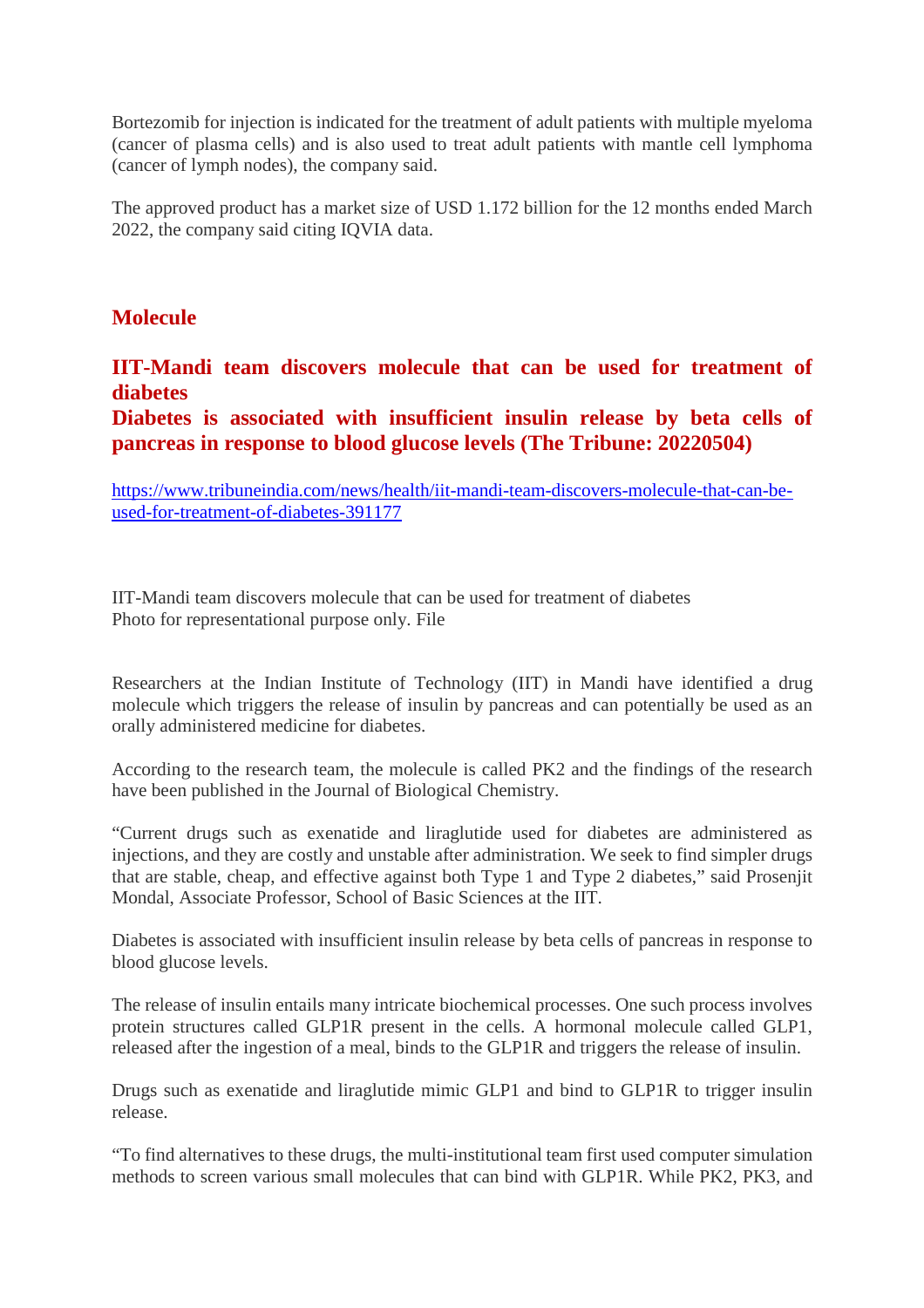PK4 had good binding abilities with GLP1R, they subsequently chose PK2 because of its better solubility in solvents. The researchers then synthesized PK2 in the lab for further testing," said Khyati Girdhar, a research scholar.

"We first tested the binding of PK2 on GLP1R proteins in human cells and found that it is able to bind well to GLP1R proteins. This showed that PK2 can potentially trigger insulin release by the beta cells," she added.

The researchers found that PK2 was rapidly absorbed by the gastrointestinal tract, which means that it can be used as an oral medication rather than an injection.

Furthermore, after two hours of administration, PK2 was found distributed in the liver, kidney, and pancreas of the mice, but there were no traces of it in the heart, lungs, and spleen. There was a small amount present in the brain, which shows that the molecule may be able to cross the blood-brain barrier. It was cleared from circulation in about 10 hours.

Pointing out another critical finding in their work, Mondal said, "Beyond increasing insulin release, PK2 was also able to prevent and even reverse beta cell loss, a cell essential for insulin production, making it effective for both Type 1 and Type 2 diabetes."

"In order to test the biological effects of PK2, the researchers administered it orally to experimental mice developing diabetes and measured glucose levels and insulin secretion. There was a six-fold increase in serum insulin levels in PK2-treated mice over the control group. These findings provide hope for inexpensive oral drugs for diabetic patients," he said.

# **Abortion rights Draft shows US top court may alter abortion rights (Hindustan Times:20220504)**

https://epaper.hindustantimes.com/Home/ShareArticle?OrgId=456137d7d2&imageview=0

Declaring that the right to abortion is "not deeply rooted in the nation's history and traditions", the United States Supreme Court (SC) is set to strike down the legal protections for abortions available since the historic Roe v Wade verdict of 1973, according to a leaked draft of the majority opinion reported by the news site, Politico.

The draft majority opinion, in response to a case on a restrictive Mississippi law that banned abortion after 15 weeks, was written by Justice Samuel A Alito Jr and reportedly backed by four other conservative judges, all nominated by Republicans, while three Democratic administration-nominated judges — Stephen Breyer, Sonia Sotomayor and Elena Kagan — are expected to dissent from the opinion.

Even as the SC confirmed the authenticity of the document, the leak prompted a strong response from President Joe Biden, who warned against overturning Roe v Wade and defended the woman's right to choose.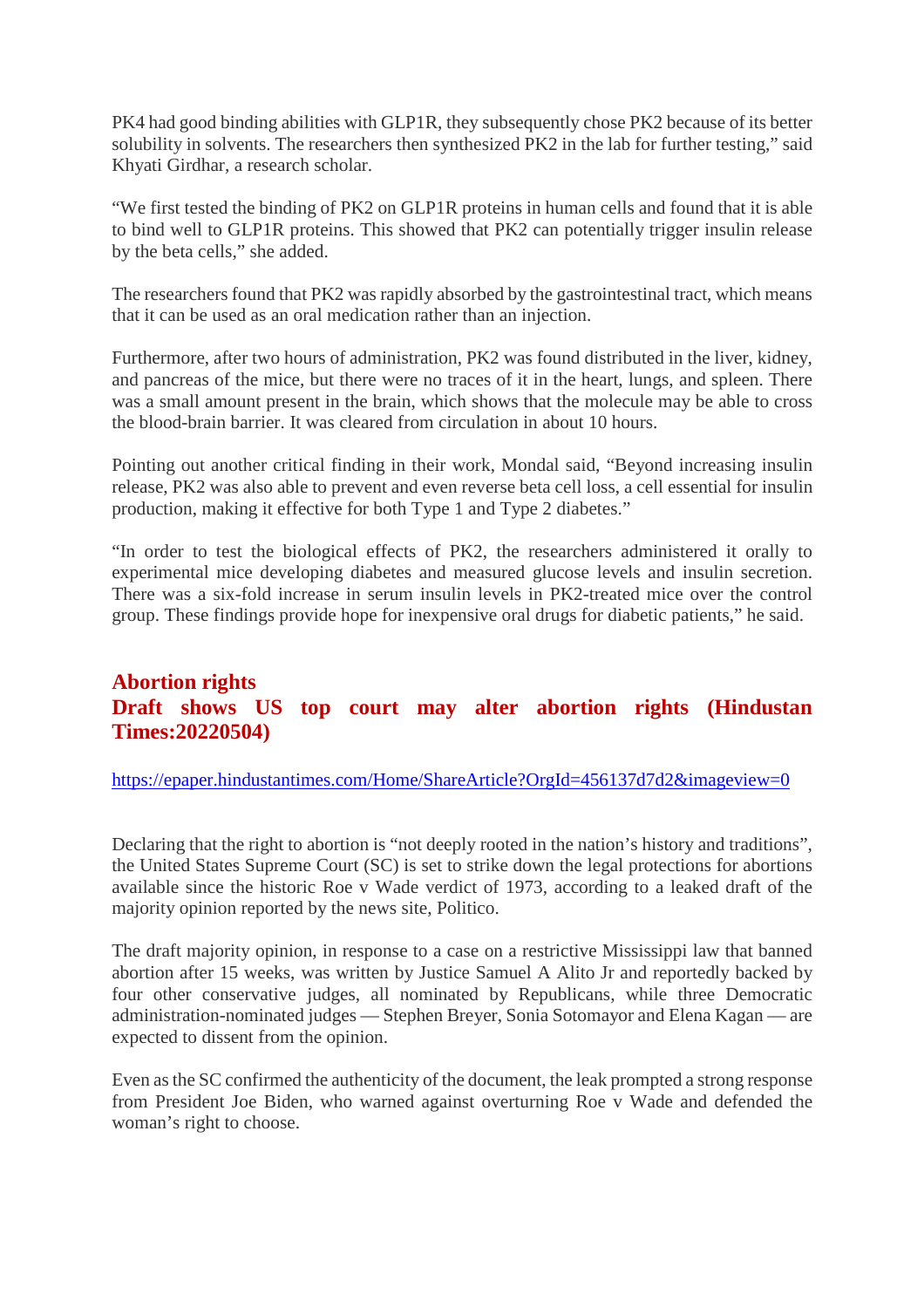"I believe that a woman's right to choose is fundamental, Roe has been the law of the land for almost fifty years, and basic fairness and the stability of our law demand that it not be overturned," Biden's statement said. P2, 13\

#### **Decoding the abortion tussle**

# **Decoding the abortion tussle as Roe v Wade likely to be overturned (Hindustan Times:20220504)**

https://epaper.hindustantimes.com/Home/ShareArticle?OrgId=450d34de15&imageview=0

As Politico, a news site, accessed the draft majority opinion of the US Supreme Court on abortion, a huge political and legal controversy broke out in the country over the roll back of protections related to abortion that have held steady for close to five decades in the country.

To be sure, there is no formal verdict yet and the draft majority opinion is subject to changes but most observers believe that given the current composition of the court — there are five conservative-leaning judges, a Chief Justice closer to the conservative end of the spectrum and three liberal-leaning judges — a roll back of abortion rights in some form is likely.

Here is an explainer on the existing legal framework, the thrust of leaked majority opinion, and its significance for American politics and legal jurisprudence.

What is the current legal framework on abortions in the US?

In 1973, the US Supreme Court — with a 7-2 verdict — declared abortion to be a fundamental right, and located it within the right to privacy, in the historic Roe v Wade case that has come to define American jurisprudence for five decades.

The case involved a legal challenge by a single pregnant mother (her legal pseudonym was Jane Roe) against Texas's abortion laws (the case was filed against Henry Wade, the local district attorney). The court turned to the 14th amendment to the US Constitution, which held, "No State shall make or enforce any law which shall abridge the privileges or immunities of citizens of the United States; nor shall any State deprive any person of life, liberty, or property, without due process of law; nor deny to any person within its jurisdiction the equal protection of the laws", and located a woman's right to abort within the right to privacy.

The court advocated the right on the grounds that having unwanted children may force upon the woman "a distressful life and future", cause psychological harm; tax her physical and mental health, among other factors.

At the same time, the court held this was not an absolute right and sought to balance it with the right to maternal health and foetal life. To do so, it devised a threefold framework. During the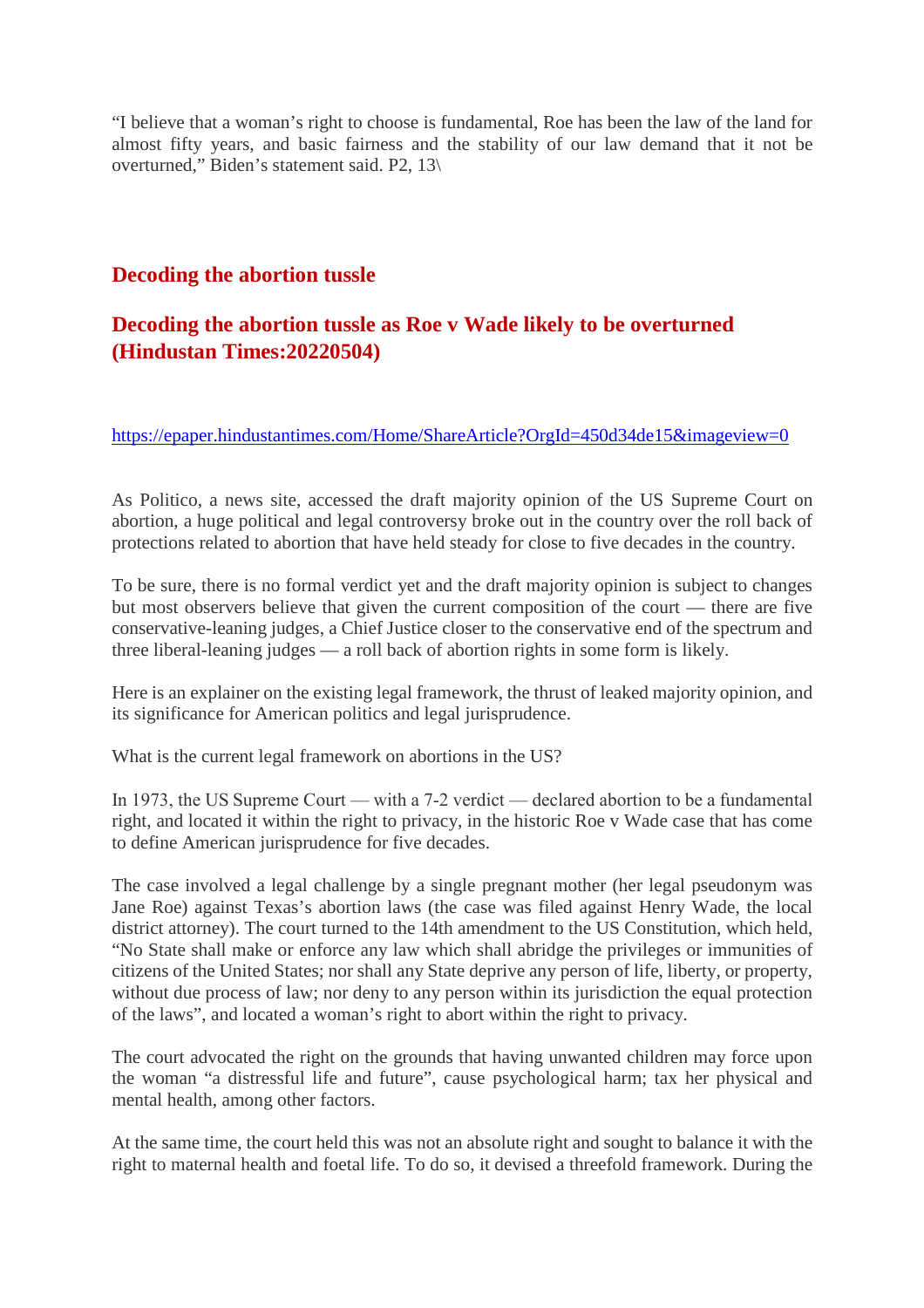first trimester of the pregnancy, states could not impose any restriction on abortions; in the second trimester, it allowed states to impose narrow restrictions but only to protect the mother's health; and in the third trimester — which the court saw as the stage when the foetus became viable — the court allowed for legal prohibition of abortions.

In a subsequent case, Planned Parenthood v Casey, in 1992, the court upheld the essence of the Roe v Wade verdict.

A plurality of opinion said that the essence of the 1973 decision was that women could abort before foetal viability without undue state interference, the state could impose restrictions post viability but while making exceptions for the woman's health, and the state had legitimate interest in protecting the mother's life and foetal life.

But in this 1992 case, the court abandoned the trimester framework and prioritised the idea of foetal viability, declaring that medical advances had shown that viability kicked in around 23- 24 weeks rather than 28 weeks as upheld by Roe v Wade.

This opened the door for states to begin imposing restrictions to safeguard foetal life, prior to the end of the second trimester, and has been the dominant legislative framework so far.

Why is abortion up for hearing and what is the draft majority opinion?

Abortion has remained one of the most contentious and divisive issues in American politics, with Republicans and the Christian Right seeing it as an assault on the right to life, while Democrats, liberals, and women and human rights groups seeing it as a fundamental human right inexorably linked to the right to choose. In recent years, as polarisation has deepened, a range of Republican-dominated states have brought in restrictive legislations which limit the right to abort.

A Mississippi legislation banning abortion beyond 15 weeks was challenged and heard in the Supreme Court at the end of last year.

It was in response to this case that a majority of the bench, according to Politico, backed a draft opinion penned by justice Samuel A. Alito Jr., justices Clarence Thomas, Neil M Gorsuch, Bret M Kavanaugh and Amy Coney Barnett — all nominated by Republican administrations backed the majority opinion, while the three Democratic administration-nominated judges justices Stephen Breyer, Sonia Sotomayor and Elena Kagan — are expected to dissent from the opinion.

The views of Chief Justice John Roberts, a Republican nominee who has adopted a more centrist position than his other conservative colleagues in the past, were not clear.

In his draft opinion, justice Alito has said that Constitution makes no reference to abortion, and, therefore, no such right is implicitly protected by any constitutional provision. "Roe was egregiously wrong from the start. Its reasoning was exceptionally weak, and the decision has had damaging consequences. And far from bringing about a national settlement of the abortion issue, Roe and Casey have enflamed debate and deepened division. It is time to heed the Constitution and return the issue of abortion to the people's elected representatives." The judge claims that Roe v Wade imposed "the same highly restrictive regime" on the entire nation, and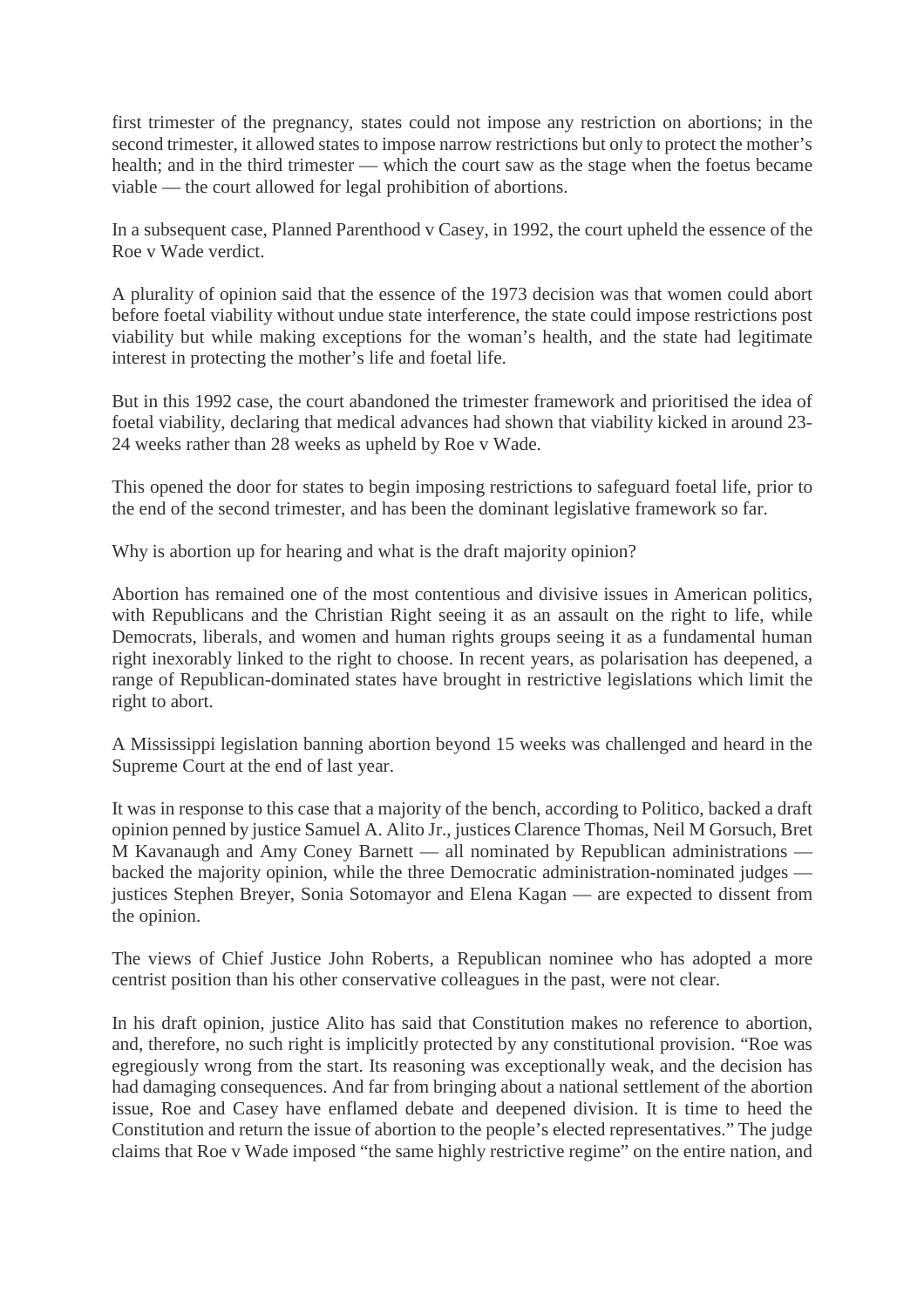effectively struck down the abortion laws of every single state, terming it as "the exercise of raw judicial power".

The right to abortion, in justice Alito's view, "is not deeply rooted in the nation's history and traditions".

"On the contrary, an unbroken tradition of prohibiting abortion on pain of criminal punishment persisted from the earliest days of the common law until 1973."

If the draft majority opinion is upheld, it will not result in a nationwide ban on abortion. But it is expected to embolden conservatives to make an electoral pitch for nationwide restrictions.

For now, what the majority opinion will do is allow states to impose their own restrictions and these will almost certainly, in Republican states, be more restrictive than what was laid out in Roe v Wade and Casey.

What is the political and legal significance of such a verdict?

The immediate impact of such a verdict — expected to be delivered this summer — is it will galvanise both sides of the political divide in the US. Republicans will see it as a victory, pass laws in state legislatures where they are dominant, tap into the passions of their base to call for a national ban, and consolidate their supporters in midterm elections scheduled for November this year.

For the Democrats, the verdict will become a key rallying cry in association with civil society, women's groups and human rights organisations. The party will use the verdict to mobilise its voters to turn up and promise to protect abortion related rights in states and legislatures where Democrats are dominant.

The verdict is also expected to lead to a Balkanised legal terrain in the US — with Republican states imposing harsher restrictions and Democratic states opening doors for out of state residents who may wish to exercise their right. This geographical cleavage, already manifest in the electoral college, will deepen the fault lines in American politics.

And finally, the verdict will once again throw a spotlight on the role and composition of the US Supreme Court.

In a system where judicial nominees are picked by the party in power and then confirmed by the Senate, the court's decisions are seen as almost entirely dictated on partisan lines.

With a Republican-leaning majority on bench, the court faces a crisis of credibility where critics see it as an instrument of advancing the political agenda of the Right by turning to a conservative interpretation of the Constitution.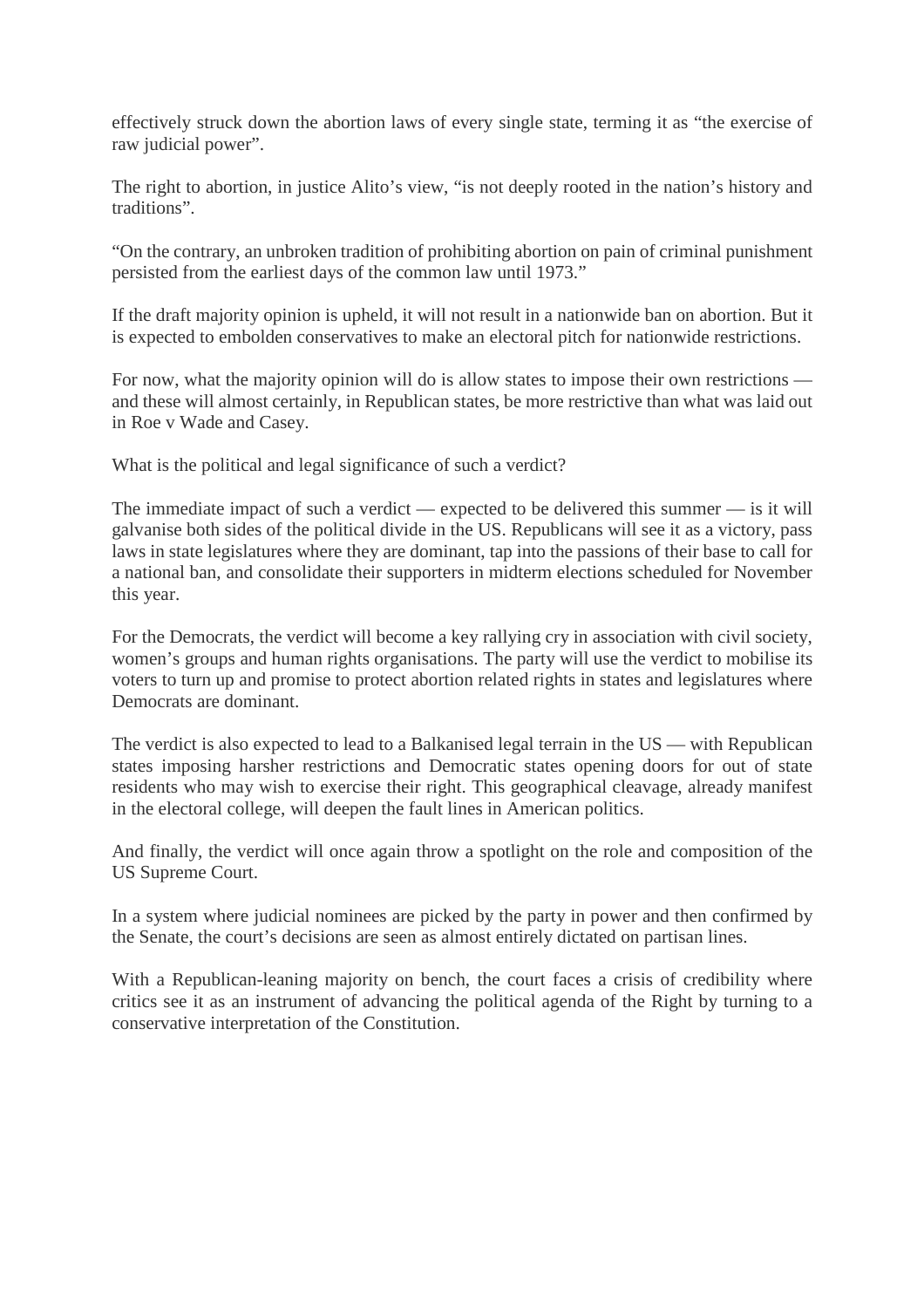# **Covid -19 (The Asian Age:20220504)**

http://onlineepaper.asianage.com/articledetailpage.aspx?id=16339799



Schooling after Covid-19: What appears normal is not always so

#### **Contraception**

#### **Important things to know about contraception failure**

**Contraceptives prevent pregnancy, and the most popular forms are condoms, birth control pills, intrauterine devices, emergency contraception pills and contraceptive implants (The Indian Express :20220504)**

https://indianexpress.com/article/lifestyle/health/contraception-failure-oral-contraceptivepills-pregnancy-std-health-7893769/

contraception failure, what causes contraception failure, contraceptives, contraceptive pills, unwanted pregnancy, things to know about contraceptives, what is contraception failure, indian express newsWhen choosing your choice of birth control, factors you should include are your health, how sexually active you are, how many people you are sexually involved with. (Photo: Getty/Thinkstock)

There is a lot of misconception surrounding contraception, about which method is the most effective, the options available for both men and women, etc.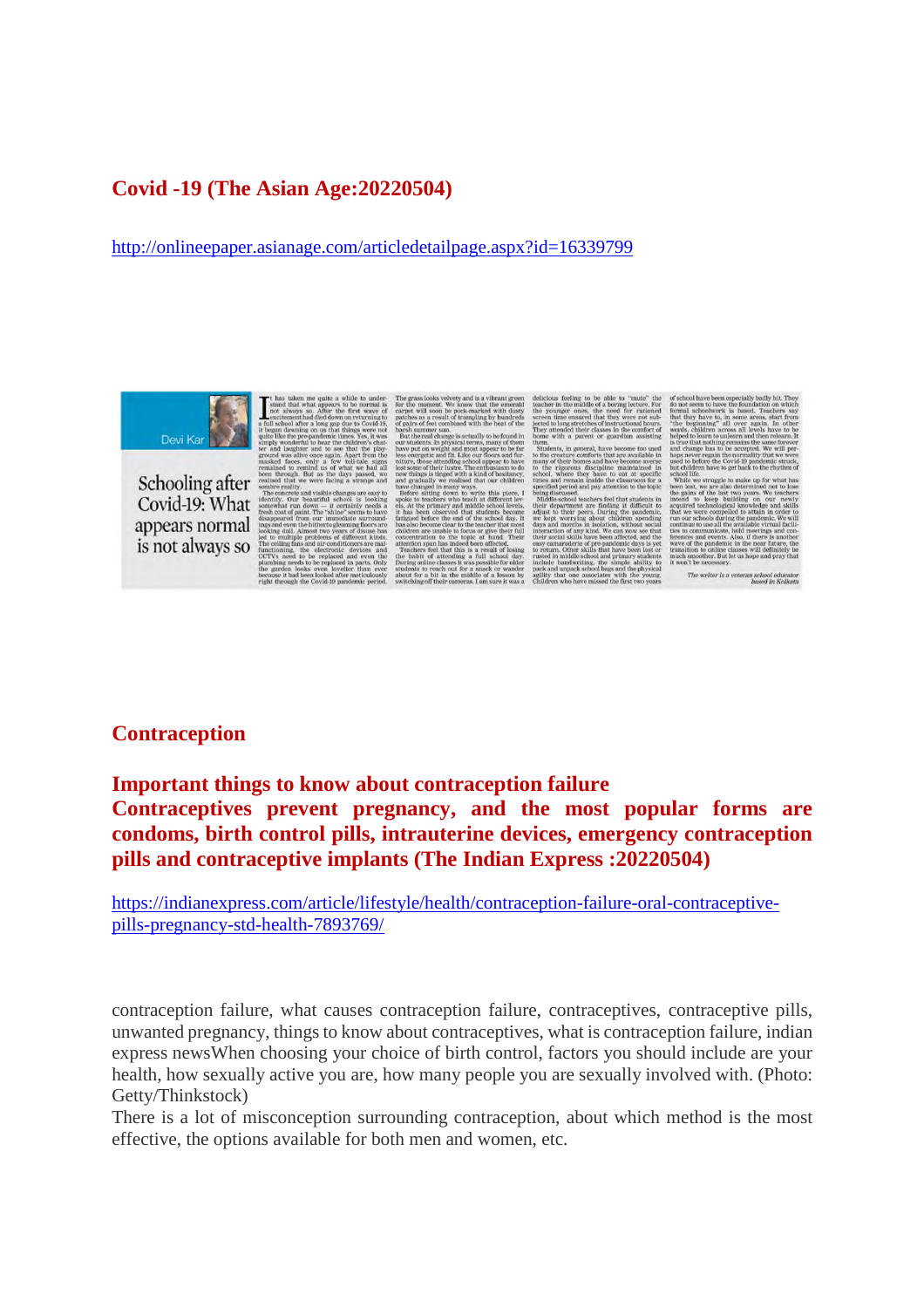Contraceptives, essentially, prevent pregnancy, and the most popular forms are condoms, birth control pills, intrauterine devices, emergency contraception pills (morning after pill) and contraceptive implants.

ALSO READ |Amrita Rao, RJ Anmol talk about pregnancy struggles and losing a baby via surrogacy

According to Dr Suhasini Inamdar, consultant — obstetrician and gynaecologist, Motherhood Hospitals, Indiranagar, Bangalore, no contraception method is 100 per cent effective. "Some methods claim that they are 98 per cent effective, which means that at least 2 out of 100 couples will get pregnant. However, this figure is only accurate if used precisely according to the doctor's instructions," she says.

The doctor blames it on "human error". "There is a lack of awareness about the importance of birth control; some people still choose not to use it or forget to use it. If you find yourself forgetting to take your birth control pill more than once, it is recommended that you get an IUD or implant."

Additionally, Dr Inamdar, says, even if people use contraceptives, they fail to use them properly. "Most people prefer to use condoms as they are easily accessible. However, knowing which condom is the right size for you and being careful while removing it is just as important."

Apart from that, medications like antibiotics, antidepressants, natural herbs, and diabetes drugs can also interfere and make birth control pills less effective, she says.

Best contraceptive method

Is there any such thing as the 'best contraceptive method'? No, because "everyone's body is different". "So, you should try to figure out which method of birth control works for you. When choosing your choice of birth control, factors you should include are your health, how sexually active you are, how many people you are sexually involved with, and whether you want to conceive in the future. Although IUDs are highly effective at preventing unintended pregnancy, it does not protect against STDs and HIV," the doctor explains.

#### **World Asthma Day 2022**

**World Asthma Day 2022: Know about common triggers and ways to control them**

**"Asthma is a condition characterized by inflammation and narrowing of respiratory tubes, which results in cough, difficulty in breathing, chest tightness. It is one of the causes of chronic cough," Dr Suhas HS, consultant pulmonologist, Manipal Hospital, said(The Indian Express :20220504)**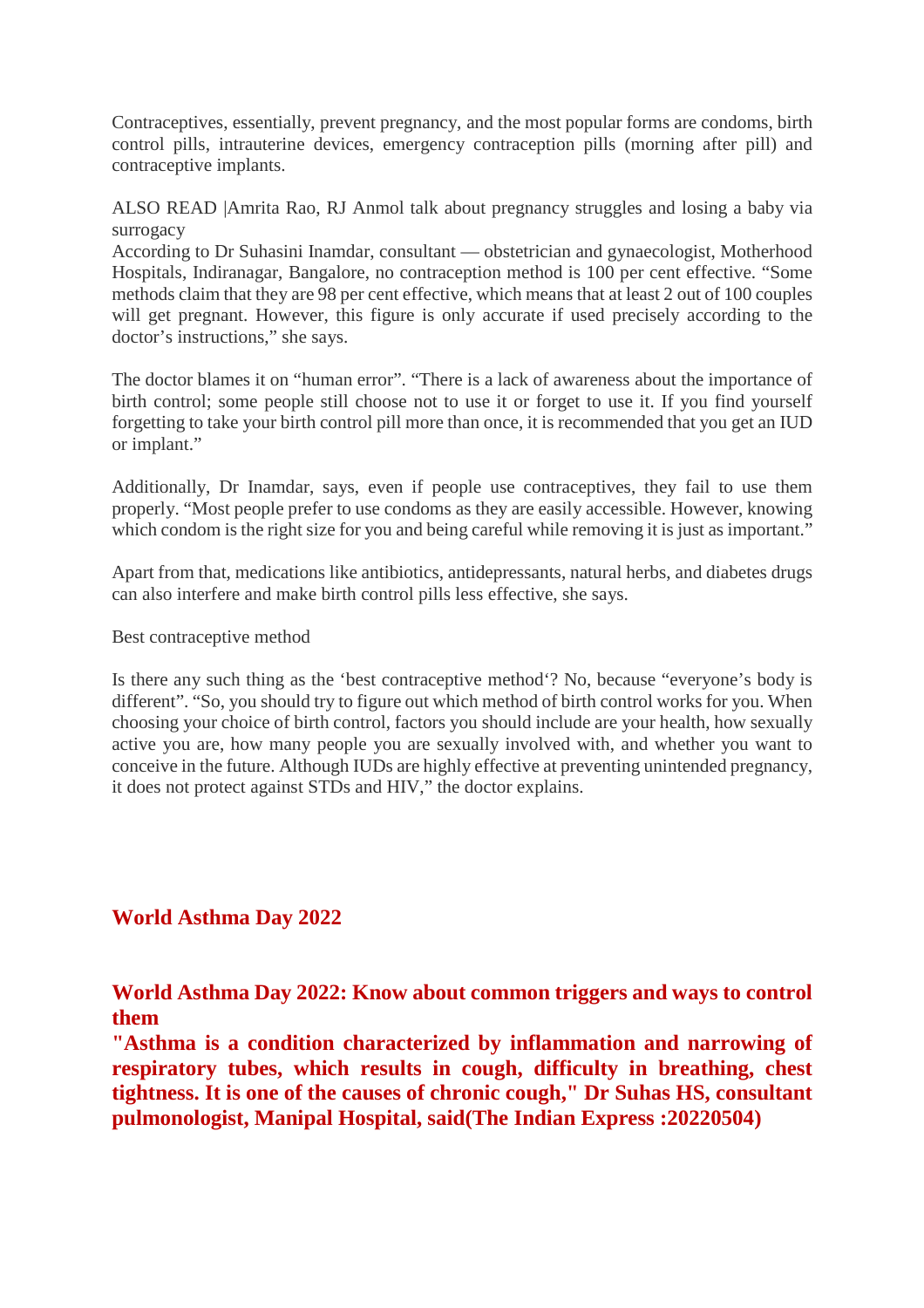https://indianexpress.com/article/lifestyle/health/world-asthma-day-2022-common-triggersprevention-control-tips-7899222/

asthmaTo prevent asthma, it's crucial to understand some of the most common triggers of the disorder. (Source: Getty Images/Thinkstock)

Asthma, a condition in which a person's airways become inflamed, narrow, and swell, and may produce extra mucus, is marked by breathing difficulties and incessant coughing. To raise awareness about the same and improve the lives of people with asthma, World Asthma Day is observed on the first Tuesday in May, every year.

This year, it is being observed with the theme 'Closing Gaps in Asthma Care' to highlight "the number of gaps in asthma care which require intervention in order to reduce preventable suffering as well as the costs incurred by treating uncontrolled asthma," according to Global Initiative for Asthma, (GINA).

ALSO READ |World Asthma Day 2022: Expert shares how Ayurveda can help manage breathing difficulties

To prevent asthma, it's crucial to understand some of the most common triggers of the disorder. "Asthma is a condition characterized by inflammation and narrowing of respiratory tubes, which results in cough, difficulty in breathing, chest tightness, wheeze. It is one of the causes of chronic cough," Dr Suhas HS, consultant pulmonologist, Manipal Hospital, said.

According to the expert, the common triggers include tobacco smoke, dust, pollens, pets, mold, outdoor and air pollution, pest (cockroaches), disinfectant agents, food and food additives, exercise, infections, changes in weather, and medications.

#### **Fatty liver disease in children**

# **All you need to know about fatty liver disease in children "Fatty liver disease occurs when there's too much fat accumulates in the liver," Dr Shailesh Sable, consultant, liver transplant and HPB surgeon(The Indian Express :20220504)**

https://indianexpress.com/article/lifestyle/health/all-you-need-to-know-about-fatty-liver-inchildren-7886333/

fatty liver in childrenFatty liver disease occurs when there's too much fat accumulates in liver. (Source: Getty Images/Thinkstock)

Non-alcoholic fatty liver disease (NAFLD) is a highly prevalent liver disease that affects 34 per cent of children with obesity, according to a study published on pubmed.gov. Medical News Today stated that NAFLD is the most common liver disease among children in the United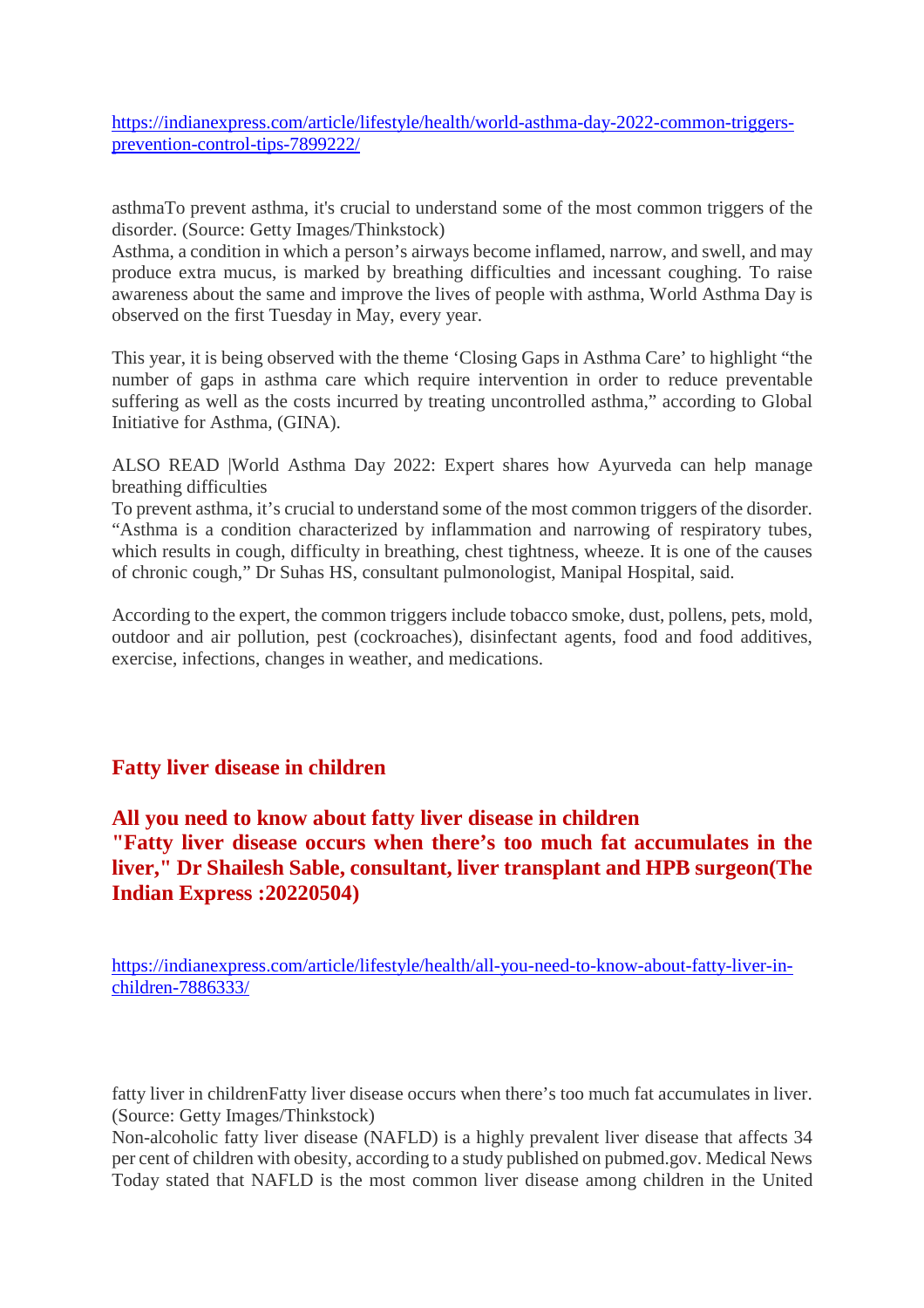States, and the number seems to be rising worldwide. Besides liver-related morbidity, NAFLD also increases the risk of cardiometabolic diseases in adulthood.

"Fatty liver disease occurs when there's too much fat accumulates in the liver," Dr Shailesh Sable, consultant, liver transplant and HPB surgeon, Apollo Hospitals, Navi Mumbai, told indianexpress.com. He further added: "Fat triggers inflammation (leading to injury of liver or hepatocytes) and results into healing by fibrosis (scarring) and ultimately end-stage liver disease called cirrhosis."

The doctor also noted that childhood obesity is rising over the last two decades and is directly related to the simultaneous rise in paediatric fatty liver disease. "Parents are unaware that obesity has a direct relationship with diabetes (type 2) and metabolic syndrome which is also a perfect recipe for fatty liver disease. The main reason behind this is a sedentary lifestyle and unhealthy eating habits (fast food or preserved foods). However, not all fatty liver diseases are related to obesity, there are also some genetic mutations which can lead to fatty liver (mainly related to cholesterol homeostasis)."

NAFLD is a silent disease, which means it is generally a symptomless condition. But, Dr Sable shared that as the disease progresses to fibrosis and/or cirrhosis stage it can interfere with critical functions of the liver. In the early stage, symptoms could be easy fatigue or feeling of tiredness, or subtle discomfort in the right upper abdomen. Stage of cirrhosis may present with jaundice, fluid in the tummy or swelling over the legs, disorientation or excessive daytime sleepiness, etc.

Are diet and exercise the sole solutions?

Dr Sable said that even though eating a balanced diet, limiting sugars and salt, consuming lots of green leafy vegetables and fresh fruits along with regular exercise does reduce weight, thereby reducing fatty liver, not all fatty livers are associated with obesity alone; lowering cholesterol with the help of medications are sometimes indicated under specialist medical supervision. "There is no medication approved for fatty liver disease, some studies indicate the role of vitamin E and anti-diabetic drugs but remain experimental. Till then balanced diet and regular exercise remain the gold standard therapy," he said.

fatty liver in children There is no medicine approved for fatty liver disease, some studies indicate role of vitamin E and anti-diabetic drugs but remains experimental. (Photo: Getty Images/ Thinkstock)

What can parents do?

Screening for fatty liver is a controversial topic at this moment, partly because there's no treatment other than weight loss and non-availability of perfect screening tool. Dr Sable said that "ultrasonography (USG) of liver (prone to inter-observer variation) and liver function test (AST/ALT) to check inflammation in liver are the commonly used modalities by most clinicians." Rarely, MRI of the liver can be used to grade the fat in the liver. However, the requirement of sedation in smaller kids, high cost and claustrophobia limits its utility, he added.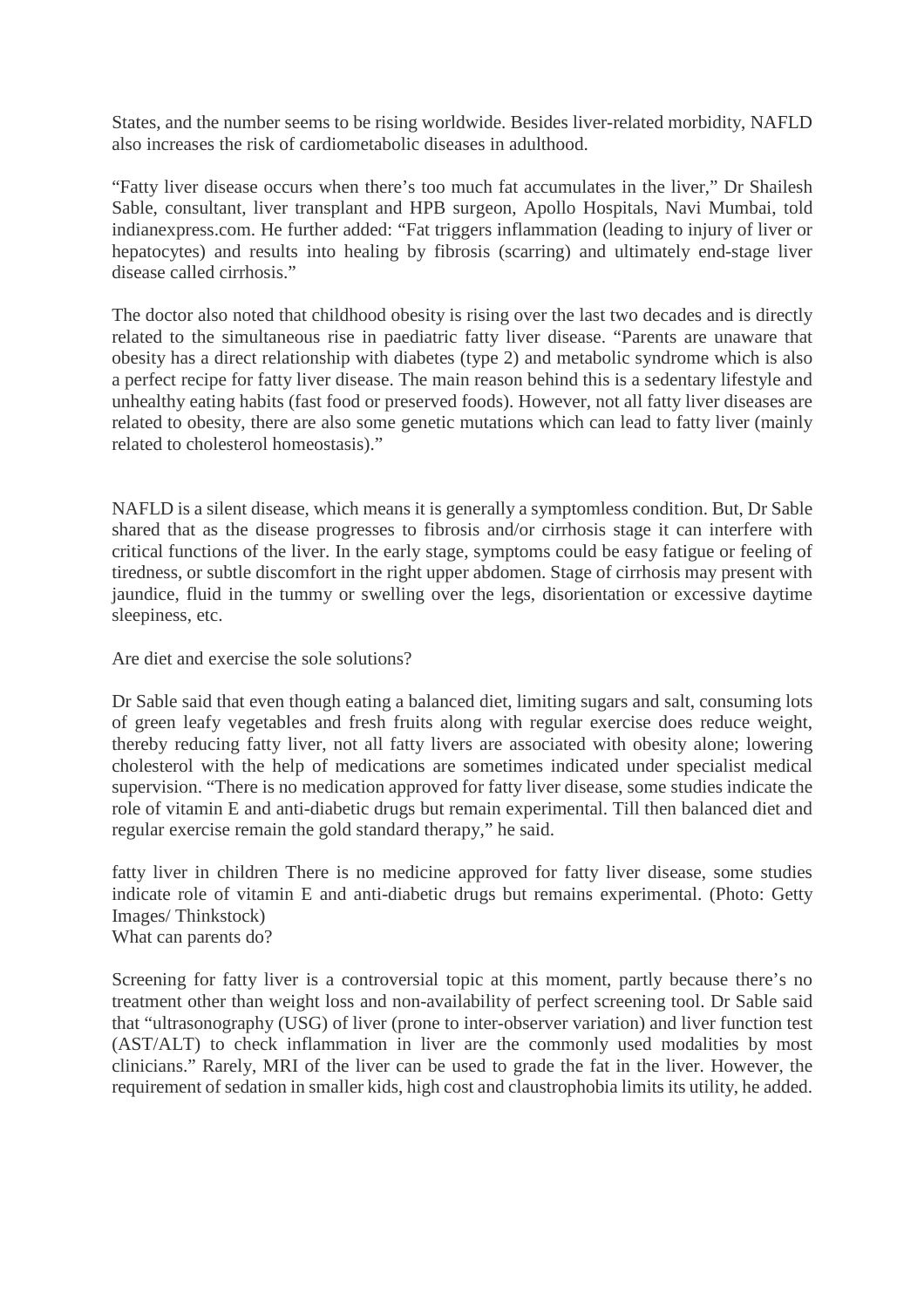#### Over 90% of asthma patients -- right medication

Over 90% of asthma patients in India do not receive the right medication The country has an estimated 34.3 million asthmatics, that is 12.9% of the global 262 million cases.(The Indian Express :20220504)

https://indianexpress.com/article/lifestyle/health/over-90-of-asthma-patients-in-india-do-notreceive-the-right-medication-7898585/

Every year, 4.61 lakh people die due to asthma in the world, and India contributes to 1.98 lakh deaths.

INDIA CONTRIBUTES to 42 percent of global asthma deaths, according to a report published online in Lung India journal related to respiratory medicines on Tuesday. While inhaled corticosteroids (ICS) is a standard treatment, authors of the study have said that the main reason for the rise in deaths is that 90 percent of asthmatics do not get the right medication.

The country has an estimated 34.3 million asthmatics, that is 12.9% of the global 262 million cases. Every year, 4.61 lakh people die due to asthma in the world, and India contributes to 1.98 lakh deaths. This is indeed very worrying, and it was important to identify the cause for this, Dr Sundeep Salvi, Director of Pulmocare Research and Education (PURE) Foundation and the lead author of the study, told The Indian Express.

"We conducted an in-depth analysis earlier this year after obtaining the sales of inhaled corticosteroids (ICS) in India from the IQVIA (Intercontinental Marketing Services and Quintiles), an authentic source of drug sales in the country. This was compared with the expected sales of inhaled corticosteroids. For the 34.3 million asthmatics in India, the total sales of inhaled corticosteroids should be 384 million units, but the actual sales in 2020-21 were only 26.4 million units. This means that more than 90% of asthmatics in India do not receive the right asthma medication, Dr Salvi pointed out.

According to the latest data from the Global Burden of Diseases (GBD) study in 2019, states of Uttar Pradesh, Bihar, Odisha are among the top three with the highest number of asthmatics. However, the number of ICS units sold here were clearly inadequate for the number of patients with the disease. For instance, the number of asthmatics in Uttar Pradesh is 40.83 lakh. While the expected sales of ICS should have been 49 million units according to the study, only four million units were sold. Similarly, Bihar has 31.42 asthmatics and the expected sale of ICS is around 37.7 million units. According to the study, the sale was only 1.9 million units.

Inhaled corticosteroids (ICS) are the mainstay of asthma treatment in the world. They reduce the underlying inflammation in the airways, which is the characteristic feature of asthma, and reduce the airway swelling, spasm and mucus hypersecretion. ICS use has been shown to reduce asthma deaths and suffering in the western world. The number of asthma deaths in the world are actually declining, but in India asthma deaths have increased significantly over the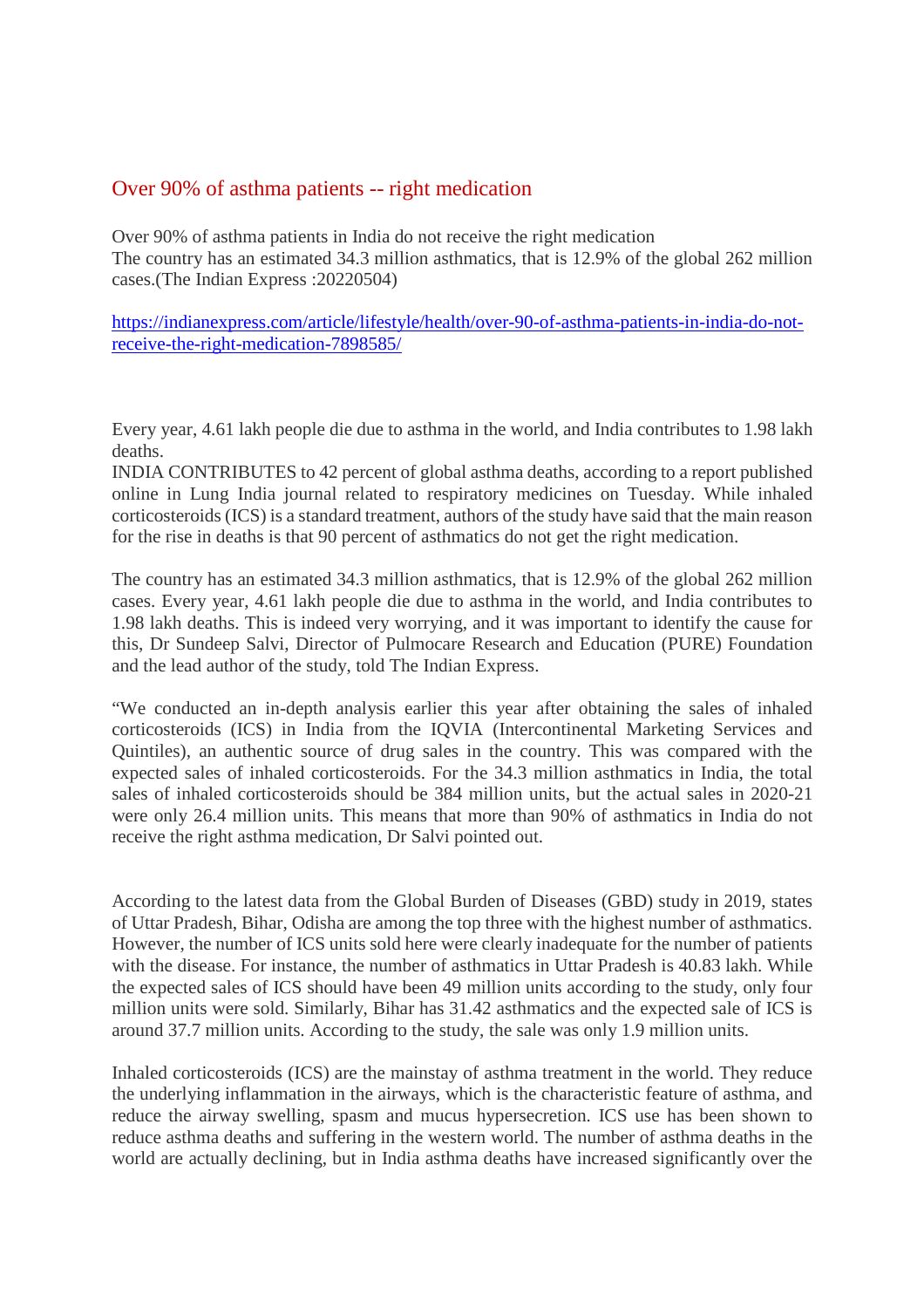past three decades, most likely due to underuse of ICS, and overuse of the inhaled bronchodilator drugs, Dr Salvi said.

In most cases, doctors treating asthma patients do not prescribe ICS. When prescribed, many patients do not take it because of myths, misbeliefs and fears associated with ICS. Among those who take ICS, they do so on an irregular basis. Also, most public hospitals do not have ICS in their formulary. Therefore, doctors cannot or do not prescribe ICS for asthmatics. Most medical college hospitals do not have ICS in their pharmacy and according to Dr Salvi, undergraduate and postgraduate students do not learn to prescribe the right medications for the asthma patients.

It is inhaled bronchodilators which give immediate relief that are the most widely used inhaled medications for asthma. However, they do not reduce the underlying inflammation and therefore make the disease more chronic. May 3 is recognized as the world asthma day to create awareness about this important disease that causes immense suffering and death. All asthmatics must receive inhaled corticosteroids as a standard treatment. This not only reduces the risk of dying, but also improves quality of life and reduces suffering, Dr Salvi added.

 $\bigotimes$  The above article is for information purposes only and is not intended to be a substitute for professional medical advice. Always seek the guidance of your doctor or other qualified health professional for any questions you may have regarding your health or a medical condition.

#### **Forcible vaccination**

#### **Weighing the evidence: On SC's order against forcible vaccination (The Hindu:20220504)**

https://www.thehindu.com/opinion/editorial/weighing-the-evidence/article65378653.ece

Emerging evidence, not precedents, must govern India's policy on vaccination

The Supreme Court in a decisive order has laid out a fine balance between individual liberty and the state's right to impose restrictions in the interests of public safety. An individual had the right to refuse vaccination and though the Government could "impose limitations" on rights of individuals, it had to be "reasonable and proportionate" to the extent that it achieved the objective, in this case, containing the spread of the coronavirus. The current evidence, the Court reasoned, suggested that unvaccinated individuals were no more likely to spread the virus than those vaccinated and, therefore, people could not be denied access to public places, services and resources for being unvaccinated. However, this was no blanket order, and if infection rates increased and vaccines demonstrably reduced susceptibility to infections, the Government was within its rights to impose restrictions. The order underscores scientific reasoning and that the pandemic also continues to pose tough, science conundrums that generate new knowledge and challenge received wisdom. Last year, this time, India was besieged by the second pandemic and also woefully short of vaccines. The central policy then was to rationalise access to vaccines because demand outstripped supply. While availability was a key factor, it was also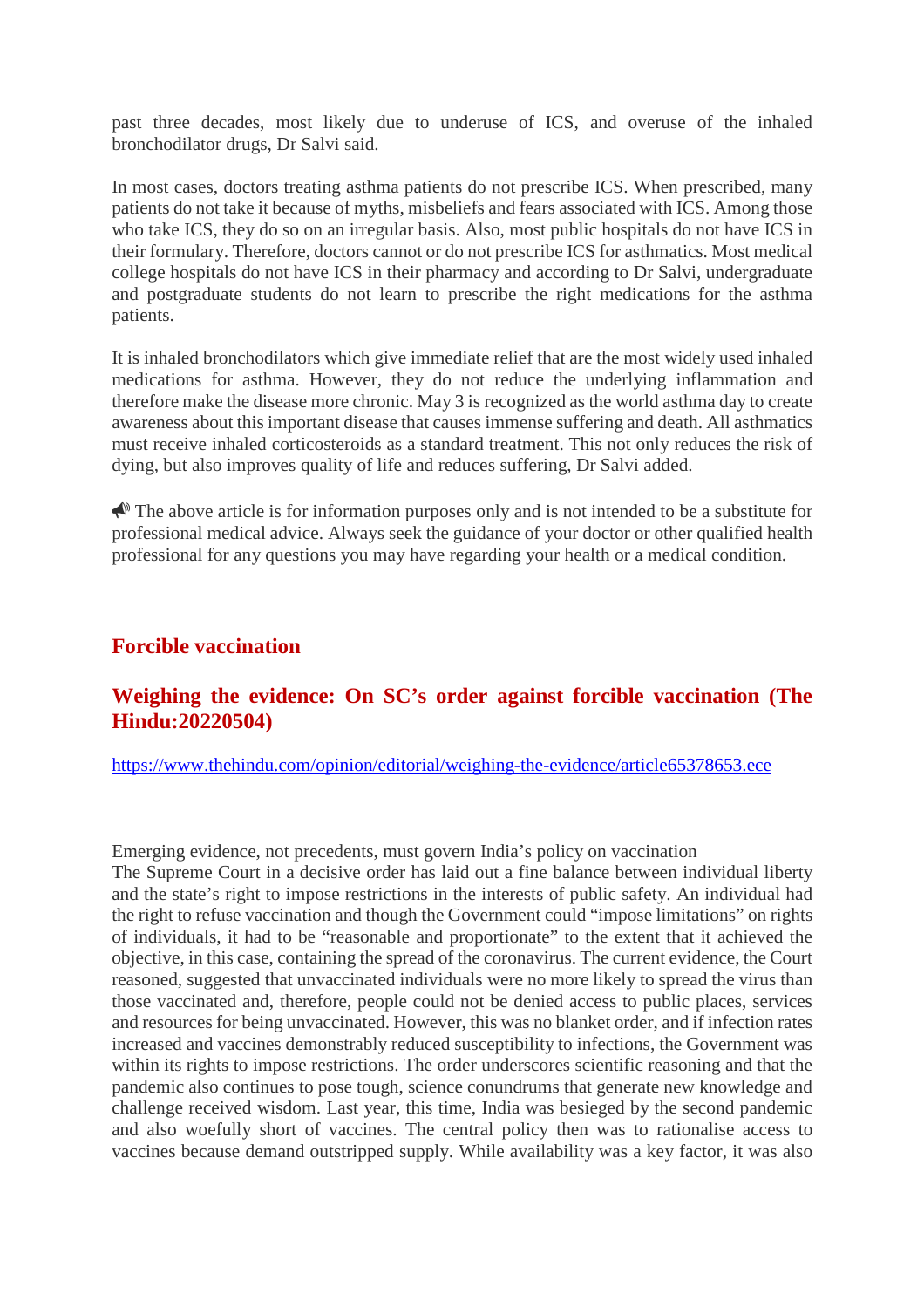because scientific evidence showed vaccination stemmed progression to severe disease and the priority was to save lives.

Close to 75% of Indians have had at least one vaccine shot and a good proportion have hybrid immunity. Newer, highly transmissible variants and the West's experience, of infections being rife despite triple-shots, have all depressed demand for boosters in India. While last year, before the second wave, vaccine hesitancy was ascribed to the low uptake, it is quite likely now that people are exercising their option of waiting for more kinds of the vaccine. The current attitude is foregrounded in the ground reality that daily infections are low despite a complete opening up of normal life. In the first year of the pandemic, when vaccines were in a nascent stage and the virus was raging, the scientific wisdom was that lock-downs and vaccination of two thirds of the population would end the pandemic — an idea that has not come to pass. Thus, it could very well be that newer kinds of vaccines (proven to curb transmission), may change the understanding of the best possible means to contain the blight. The suppression of individual liberty for the greater good is perhaps among the oldest and toughest questions that democracies grapple with; and beyond the orders, it is judicial reasoning that influences policy and future discourse when the facts on the ground change. The authorities must keep scientific evidence at the forefront when they take decisions that affect individual choice.

# **India's COVID-19 positivity rate**

# **India's COVID-19 positivity rate past 1% again after two months(The Hindu:20220504)**

https://www.thehindu.com/news/national/indias-covid-19-positivity-rate-past-1-again-aftertwo-months/article65374967.ece

The number of active cases rose by 408 in a 24-hour span to reach 19,500 India's Covid case positivity rate went past one per cent again after over two months as the country witnessed a single-day rise of 3,157 infections and 26 fatalities, according to the Union Health Ministry data updated on Monday.

The rise reported on Monday pushed the country's overall COVID-19 tally to 4,30,82,345 cases and 5,23,869 deaths, the data said.

# **Child Birth Ratec (Dainik Bhasker :20220504)**

https://epaper.bhaskar.com/detail/1285120/81309109643/mpcg/04052022/194/image/